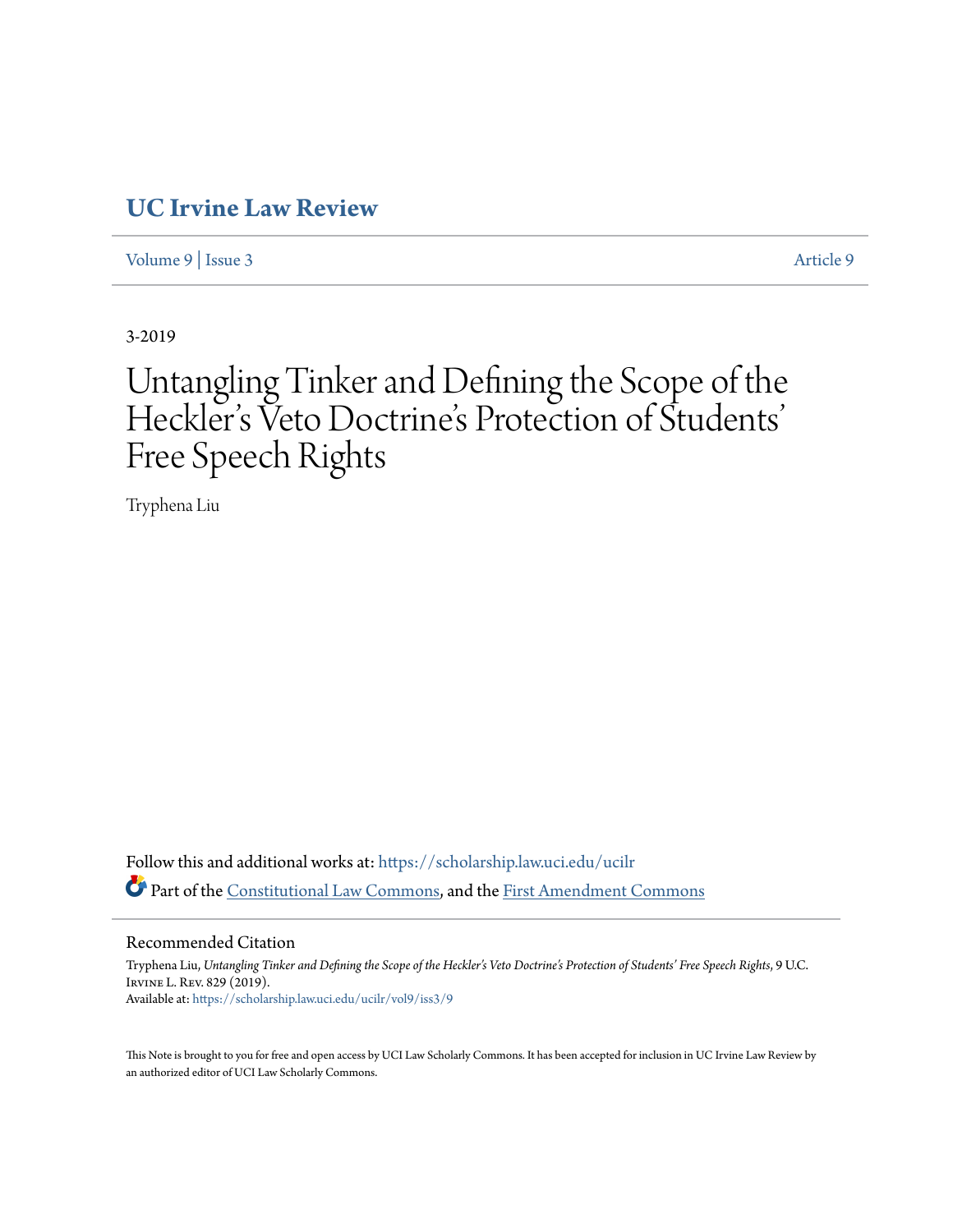# Untangling *Tinker* and Defining the Scope of the Heckler's Veto Doctrine's Protection of Students' Free Speech Rights

## Tryphena Liu

*In the last thirty years, courts have steadily chipped away at the protections afforded student free speech on K-12 campuses by the Supreme Court's decision in* Tinker v. Des Moines Independent Community School District*. In* Tinker*, the Court held that schools may not restrict students' right to speak unless the speech causes, or threatens to cause, a substantial disruption or infringes on the rights of other students. This Note argues that the diminishing force of* Tinker*'s protection of student free speech is largely the result of the difficulty of applying* Tinker*'s ostensibly straightforward holding, and of establishing the appropriate balance between maintaining a safe and effective learning environment and protecting students' First Amendment rights. This Note proposes revisiting the heckler's veto doctrine, which prohibits the government from restricting speech solely based on the disruptive or violent reaction of the listeners or onlookers (i.e., hecklers), as a way to push back against the increasing encroachment on students' First Amendment rights. Although the Court articulated the principles of the heckler's veto doctrine in* Tinker*, subsequent courts have failed to clearly identify the implications of the doctrine on the* Tinker *analysis, thus further weakening* Tinker*'s protection of student free speech. This Note argues that future courts deciding student free speech questions must explicitly address the heckler's veto doctrine to prevent hecklers from contributing to the infringement on students' constitutional right to both speak and hear. The Note concludes by suggesting a possible solution that aims to adequately balance competing student rights.* 

Tryphena Liu is a junior associate at Lenze Lawyers, PLC in Manhattan Beach, California. She received a bachelor's degree in English literature from Scripps College and a juris doctor from the University of California, Irvine School of Law. Her current area of practice is civil litigation, specifically mass tort pharmaceutical drug and device defect, medical malpractice, and employment discrimination litigation.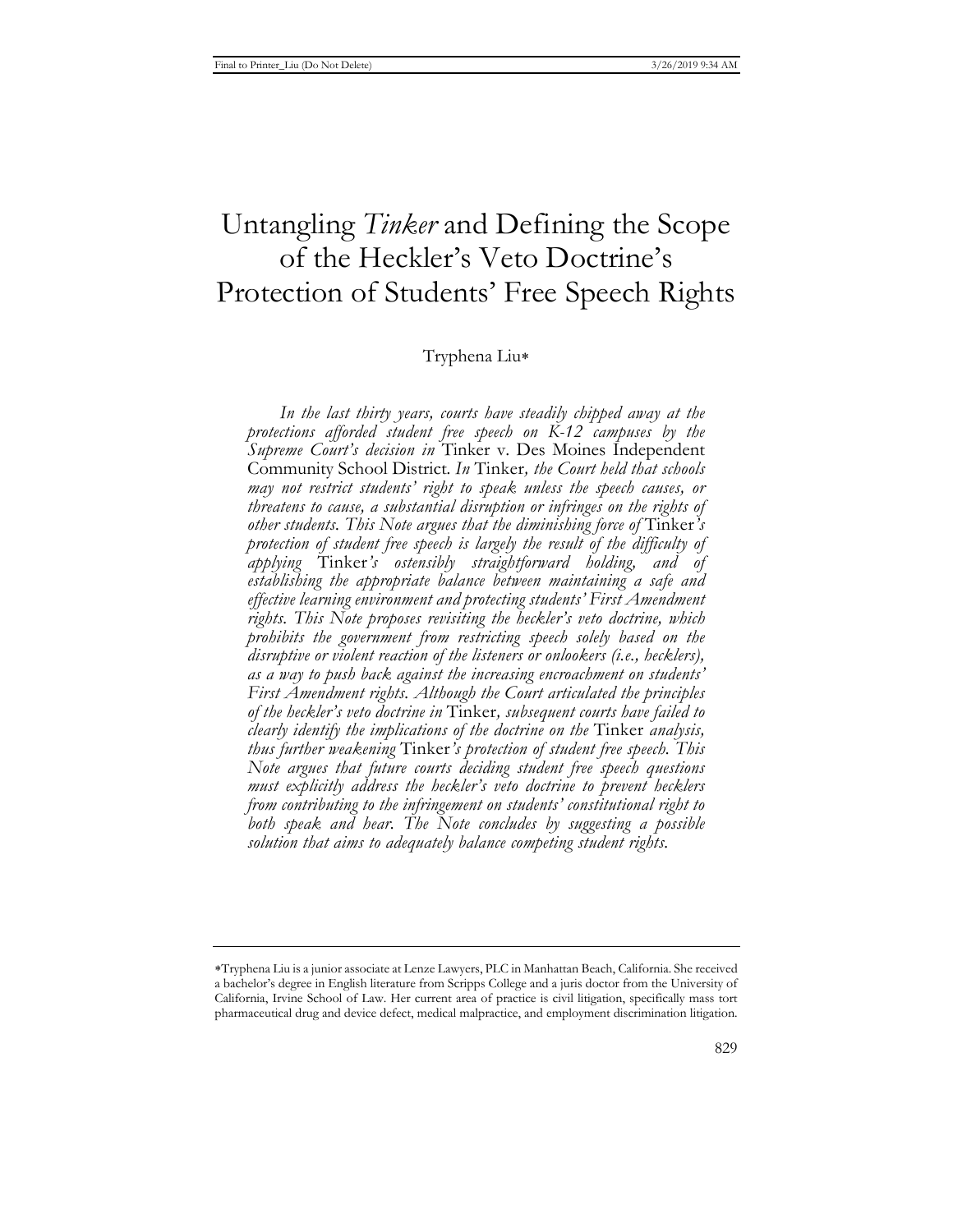#### **INTRODUCTION**

The evolution of the doctrine espoused in the Supreme Court's opinion in *Tinker v. Des Moines Independent Community School District*, decided in 1969, has weakened students' free speech rights on K-12 campuses. One manifestation of this evolution is increasing disregard for the heckler's veto doctrine. A heckler's veto occurs when the government restricts speech solely based on the disruptive or violent reaction of the listeners or onlookers.1 The heckler's veto doctrine holds that such action is unconstitutional.2 Despite the many court decisions upholding bans on student expression that have led to the conclusion that *Tinker* is a principle with no bite, courts have long relied on *Tinker* for the notion that students do not "shed their constitutional rights to freedom of speech or expression at the schoolhouse gate."3 The majority in *Tinker* was concerned about preventing stateoperated schools from becoming "enclaves of totalitarianism," where students may only express state-sanctioned ideas.4 The Court noted that the protection of constitutional rights in schools is especially important because schools are where the nation's young citizens learn the values of democracy.5 The Court relied on Justice Brennan's articulation of this principle in *Keyishian v. Board of Regents of University of State of New York*:

"The vigilant protection of constitutional freedoms is nowhere more vital than in the community of American schools." The classroom is peculiarly

<sup>1.</sup> *See* Nicole A. Maruzzi, Case Comment, *Constitutional Law – First Amendment Gives Way to a Heckler's Veto –* Dariano v. Morgan Hill Unified School District, *767 F.3d 764 (9th Cir. 2014)*, 48 SUFFOLK U. L. REV. 991, 993–94 (2015).

<sup>2.</sup> *See* Terminiello v. City of Chicago, 337 U.S. 1, 5 (1949); Ctr. for Bio-Ethical Reform, Inc. v. L.A. Cty. Sheriff Dep't, 533 F.3d 780, 787–88 (9th Cir. 2008).

<sup>3.</sup> Tinker v. Des Moines Indep. Cmty. Sch. Dist., 393 U.S. 503, 506 (1969).

<sup>4.</sup> *Id.* at 511.

<sup>5.</sup> *See id.* at 507.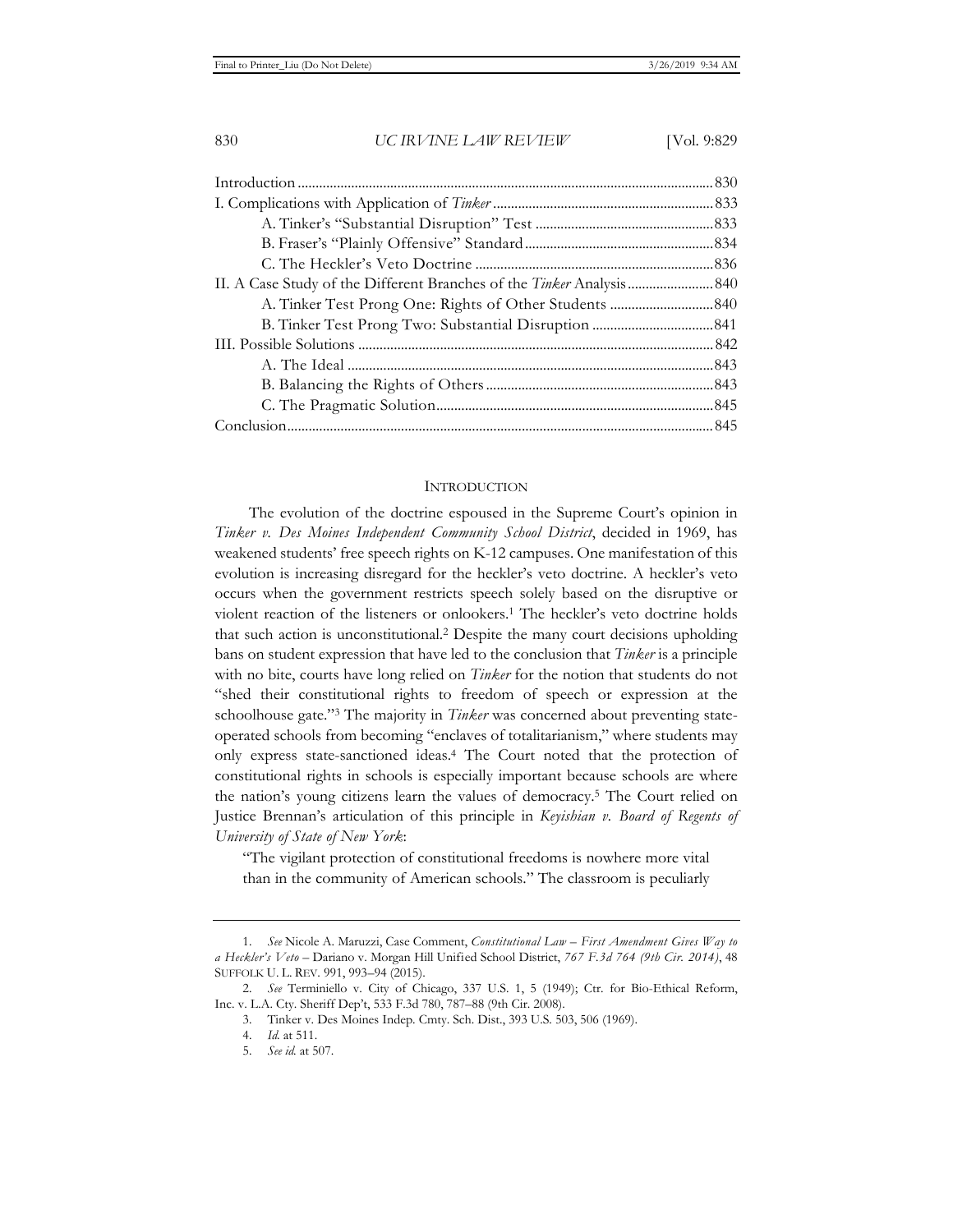the "marketplace of ideas." The Nation's future depends upon leaders trained through wide exposure to that robust exchange of ideas which discovers truth "out of a multitude of tongues, [rather] than through any kind of authoritative selection."6

Nevertheless, the Court also acknowledged the deference given to school officials to control conduct in schools.7 In order to balance these two interests, the Court held that where students' First Amendment freedom of expression rights are at stake, the school "must be able to show that its action [to restrict student speech] was caused by something more than a mere desire to avoid the discomfort and unpleasantness that always accompany an unpopular viewpoint."8 Instead, the school must demonstrate that school officials had reason to anticipate that the banned speech would "substantially interfere with the work of the school or impinge upon the rights of other students."9

Applying these principles to the facts of *Tinker*, the Court found there was no reasonable basis to support the school officials' prediction that the wearing of black armbands to protest the hostilities in Vietnam would cause substantial disruption or a material interference with school activity.10 Additionally, the school failed to demonstrate that the wearing of the armbands actually disrupted the work of the school or any class because there were no threats or acts of violence on school premises—only a few students had made hostile remarks to the students wearing armbands.11 The Court thus concluded that the prohibition of the wearing of the armbands to school violated students' First Amendment rights.12

Scholars have noted that since the Supreme Court decided *Tinker*, lower courts and the Supreme Court itself have problematically retreated from the opinion's original protections.13 Indeed, *Tinker*'s ostensibly easy conclusion is undercut by subsequent applications of the "substantial disruption" test and the second prong of the *Tinker* test: whether the challenged speech "impinge[s] upon the rights of other students."14 For example, in *Bethel School District No. 403 v. Fraser*, decided in 1986, the Supreme Court found that schools may proscribe speech that is "vulgar and lewd" or "plainly offensive" without a showing of a threat of substantial disruption.15 In balancing the free speech rights of students and the discretion of school officials to control conduct in school, the Court weighed more in favor of

13. *See* Erwin Chemerinsky, *Students Do Leave Their First Amendment Rights at the Schoolhouse Gates: What's Left of* Tinker?, 48 DRAKE L. REV. 527, 528 (2000); Lucinda Housley Luetkemeyer, *Silencing the Rebel Yell: The Eighth Circuit Upholds a Public School's Ban on Confederate Flags*, 75 MO. L. REV. 989, 995 (2010).

<sup>6.</sup> *Id.* at 512 (quoting Keyishian v. Bd. of Regents of Univ., 385 U.S. 589, 603 (1967)).

<sup>7.</sup> *See id.* at 507.

<sup>8.</sup> *Id.* at 509.

<sup>9.</sup> *Id.*

<sup>10.</sup> *See id.* at 514.

<sup>11.</sup> *See id.* at 508.

<sup>12.</sup> *See id.*

<sup>14.</sup> *Tinker*, 337 U.S. at 509.

<sup>15.</sup> Bethel Sch. Dist. No. 403 v. Fraser, 478 U.S. 675, 683–85 (1986).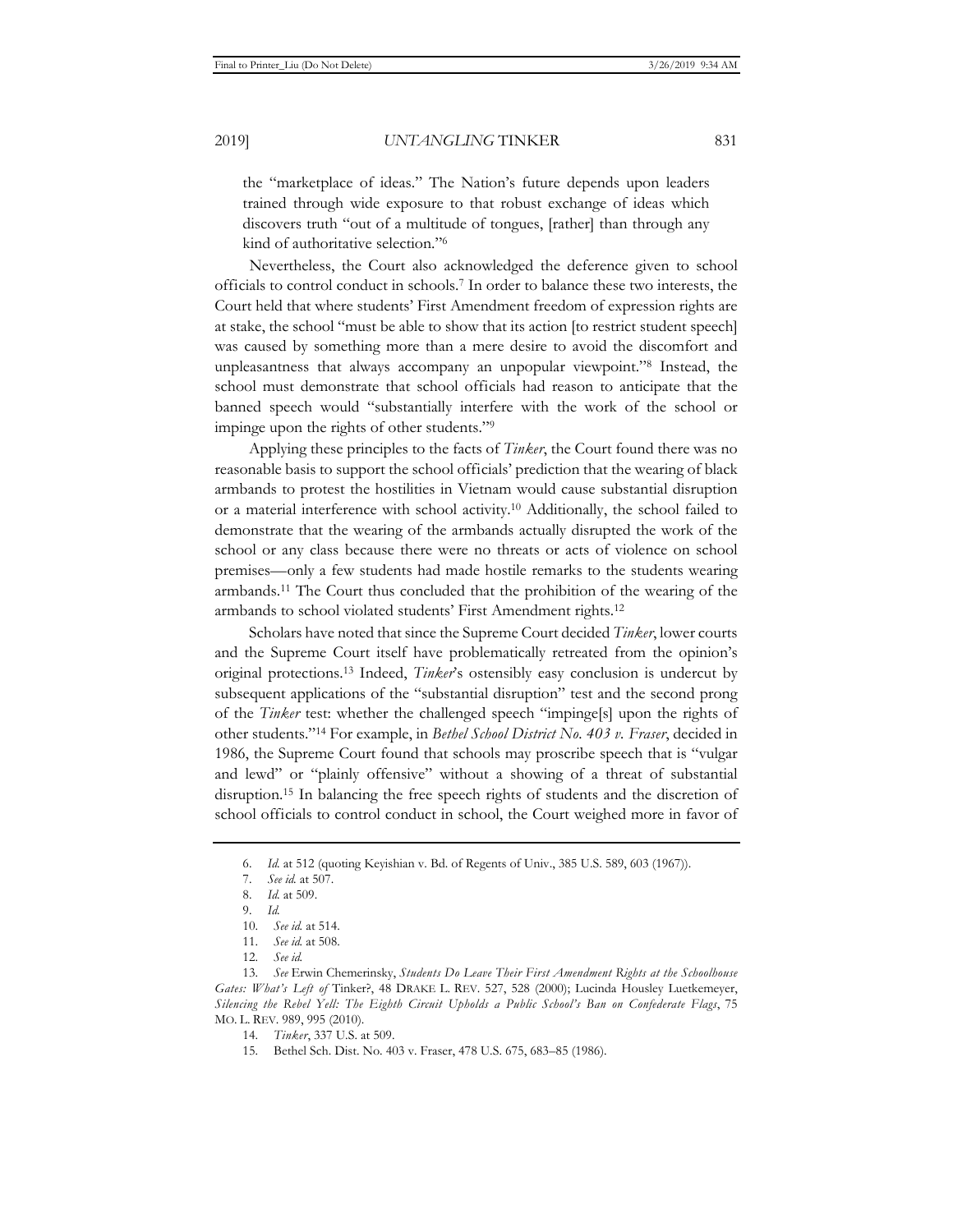the latter, emphasizing the importance of preserving the school's basic educational mission of advancing "the appropriate form of civil discourse and political expression."16 Even in lower court decisions that focused on the safety of the students, courts expanded *Tinker*'s "substantial disruption" test to say that restriction of free speech may be permissible even when the mode of expression at issue has never caused or contributed to any prior disruptions.17

Another factor that has contributed to the diminishing protection of students' free speech rights is an issue with the *Tinker* decision itself. Although the Supreme Court articulated the principles of the heckler's veto doctrine in *Tinker*, it did not have an opportunity to address how the doctrine would apply in practice. Specifically, the Court failed to consider the implications of the "substantial disruption" test on the concerns the heckler's veto doctrine sought to combat. In effect, the "substantial disruption" test and the heckler's veto doctrine are inconsistent with each other. In addition, because the Court likely came to its findings in *Tinker* based on the assumption that the school was the only silencing agent, it inadvertently created a road map for ways in which other students could bypass the heckler's veto doctrine and silence the speaker. For example, under the "substantial disruption" test, students can cause the school to silence the speaker merely by threatening substantial disruption.

Students' right to speak is enshrined in but also limited by doctrine. Students have the right to speak unrestricted by the school if the speech does not cause, or threaten to cause, a substantial disruption, or infringe on the rights of other students.18 However, this basic formulation of the *Tinker* test, which was perhaps once clear, has now become muddled as courts grapple with finding the proper balance between preserving schools as the marketplace of ideas and ensuring schools are able to advance their educational goals, which include both protecting students and maintaining classroom decorum. More often than not, courts decide to silence speakers, finding that the latter interest outweighs students' free speech rights.19 Furthermore, sophisticated opponents of speakers recognize that they can turn these tests to their advantage, a move that implicates the heckler's veto doctrine.

Part I of this Note discusses three different frameworks courts have used to analyze restrictions on student free speech under *Tinker*: (A) *Tinker*'s "substantial disruption" test, (B) *Fraser*'s "plainly offensive" standard, and (C) the heckler's veto doctrine. Part I demonstrates how the "substantial disruption" test and the plainly offensive standard, developed from *Tinker*'s "rights of other students" prong, fail to adequately protect speakers from being silenced by hecklers. Part I also points out that even decisions that have applied the heckler's veto doctrine do not provide

<sup>16.</sup> *Id.*

<sup>17.</sup> *See* B.W.A. v. Farmington R-7 Sch. Dist., 554 F.3d 734, 739 (8th Cir. 2009); Luetkemeyer, *supra* note 13, at 1002.

<sup>18.</sup> *Tinker*, 337 U.S. at 509.

<sup>19.</sup> *See* Luetkemeyer, *supra* note 13, at 1002.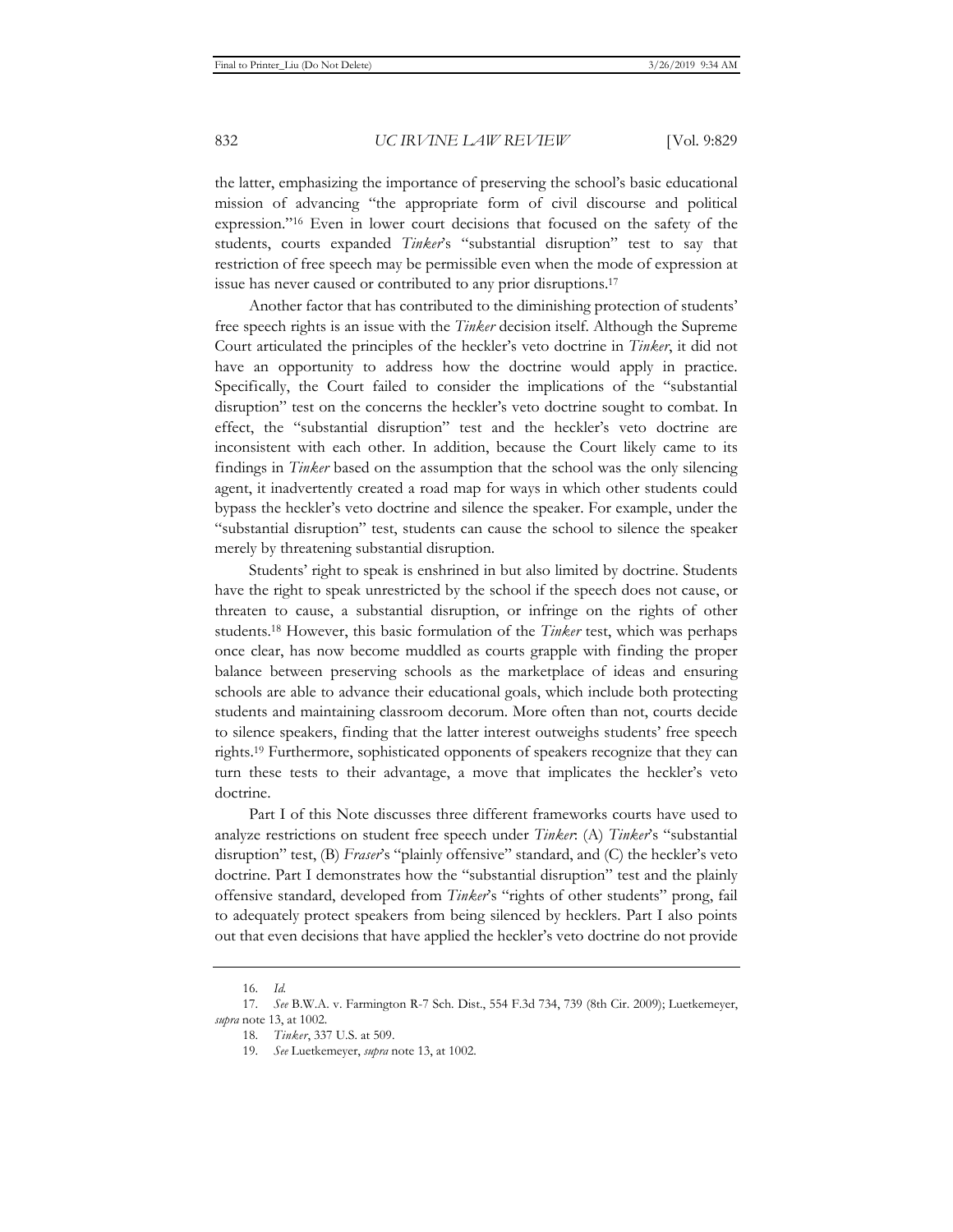clear guidance on how schools can distinguish between hecklers who merely disagree with the speaker's message and genuinely aggrieved listeners who are reasonably offended or harmed by the speech. Part II illustrates how lower courts' application of the two prongs of the *Tinker* test—the "rights of other students" prong and the "substantial disruption" prong—chip away at the protections afforded by the heckler's veto doctrine. Lastly, Part III argues that schools and courts are not appropriately balancing the rights of students because they not only privilege the rights of potential hecklers over those of speakers, but they also fail to take into account the constitutionally-protected right of students who are not opposed to the contested expression to hear the speaker. Part III concludes that it is especially important for analyses of students' free speech rights on campus to explicitly address the heckler's veto doctrine in order to prevent hecklers from infringing on the rights of students to both speak and hear.

#### I. COMPLICATIONS WITH APPLICATION OF *TINKER*

Student free speech rights decisions issued after *Tinker* use the "substantial disruption" prong and the "rights of other students" prong of the *Tinker* test to create exceptions to the free speech guarantees of *Tinker*. These exceptions undermine the heckler's veto doctrine and make it easier for schools to silence students. Specifically, applications of *Tinker*'s "substantial disruption" test fail to consider the possibility that students may be tactically threatening or engaging in substantial disruption just to silence the speaker. As a result, the "substantial disruption" exception creates the possibility of schools silencing speakers based on the reactions of hecklers anytime the school can establish a threat of substantial disruption. *Fraser*'s "plainly offensive" standard also facilitates schools' ability to silence speakers by allowing schools and courts to impose their own judgment about the effects of speech on students to justify a ban on the speech. This Part concludes by noting that the protections supposedly afforded by the heckler's veto doctrine do little to combat the effect of these exceptions. Not only are applications of the heckler's veto doctrine inconsistent with each other, but they also leave many questions unanswered.

#### *A.* Tinker*'s "Substantial Disruption" Test*

*Tinker*'s "substantial disruption" test is inherently in tension with the heckler's veto doctrine because it allows schools to silence speakers based on the actual or feared reaction of other students if the reaction rises to the level of substantial disruption. This tension is evident in appellate courts' application of the "substantial disruption" test to cases deciding the constitutionality of prohibitions of the display of the Confederate flag.20 The majority of these cases have found that a history of

<sup>20.</sup> *See* Hardwick *ex rel.* Hardwick v. Heyward, 711 F.3d 426, 432 (4th Cir. 2013); Defoe *ex rel.* Defoe v. Spiva, 625 F.3d 324, 334 (6thCir. 2010); *B.W.A.*, 554 F.3d at 740–41; Barr v. Lafon, 538 F.3d 554, 567 (6th Cir. 2008); West v. Derby Unified Sch. Dist. No. 260, 206 F.3d 1358, 1366 (10th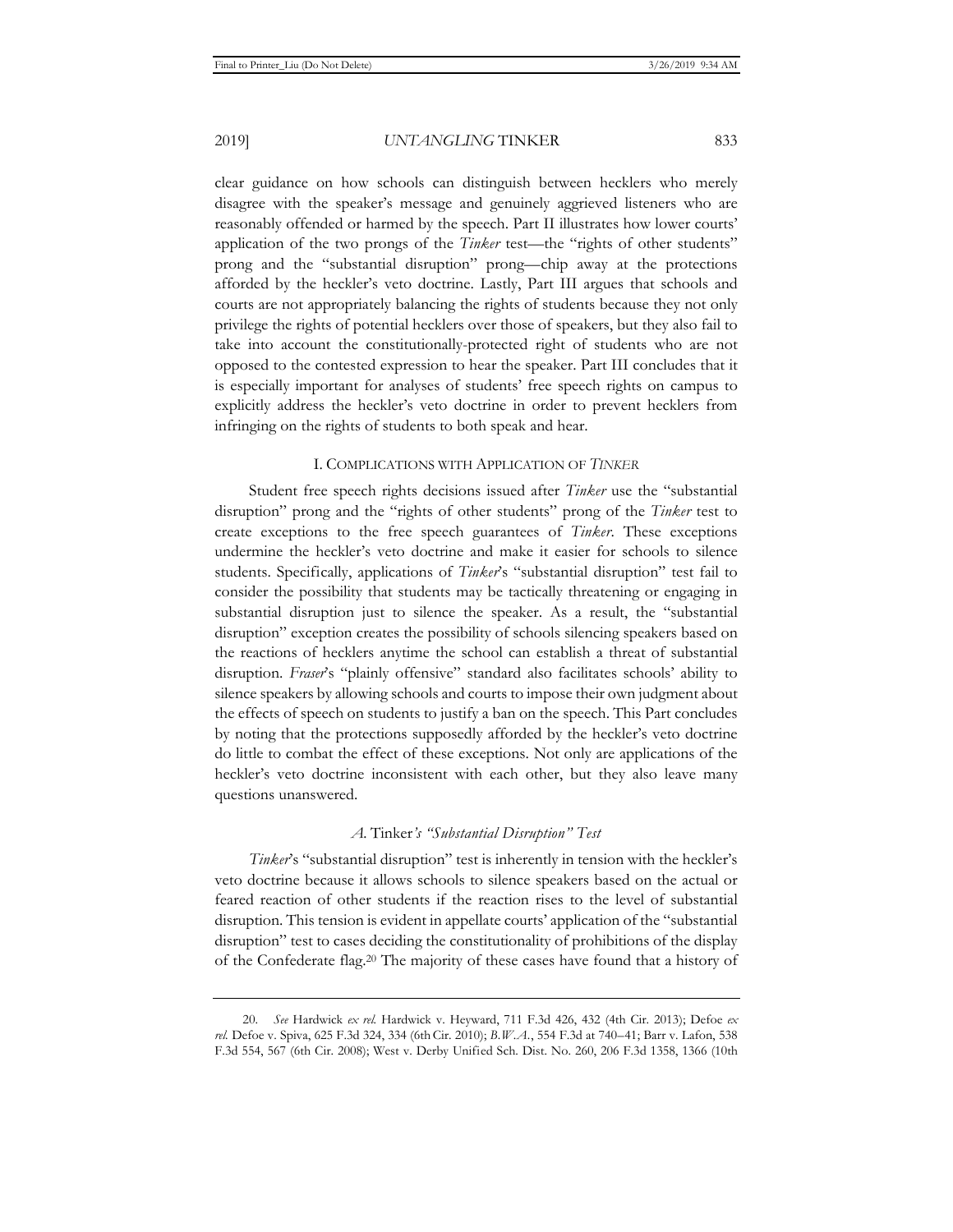racial tension made the school's prediction of substantial disruption reasonable.<sup>21</sup> The Eighth Circuit reasoned, "Racial tension can devolve to violence suddenly. Schools may act proactively to prohibit race-related violence or even excessive racial tension that forces unnecessary departures of minority students from the school."22 Similarly, in *Defoe v. Spiva*, the Sixth Circuit concluded that even if the display of the Confederate flag does not actually disrupt the learning environment, a school could still reasonably forecast that displays of the flag would likely contribute to disruption in the future due to the "incendiary atmosphere then existing."23 Based on the facts of *Defoe*, the court found it was not unconstitutional for the school to prohibit students from wearing T-shirts displaying the Confederate flag to campus because the "racial violence, tension, and threats occurring in Anderson County schools as well as the fact that the Confederate flag is a 'controversial racial and political symbol'" supported the school officials' conclusion that displays of the Confederate flag would result in substantial disruption of the school environment.<sup>24</sup>

These cases indicate that a school may ban certain student expression as long as the school officials can point to instances in which the mode of expression at issue has caused disruptions in the past. This seemingly straightforward analysis becomes complicated when determining whether the seriousness or the number of past disruptions matters. It also raises the question of whether these courts were easily able to find bans on the display of the Confederate flag constitutional because the Confederate flag is an unquestionably divisive symbol. For example, it is less clear whether a case concerning a ban on the display of the American flag in a specific context would be as readily held constitutional, especially when the display does not cause a substantial disruption.25 More importantly, this analysis does not account for the heckler's veto problem. Because there is no disagreement that the Confederate flag is a controversial symbol, the schools and the courts did not have to consider the possibility that students were tactically attempting to silence the speaker. Thus, cases dealing with incontestably controversial symbols do not fully address the tension between *Tinker*'s "substantial disruption" test and the heckler's veto doctrine, and consequently fail to provide any guidance on how to assess whether a disruption in response to a student's expression is tactical or genuine.

#### *B.* Fraser*'s "Plainly Offensive" Standard*

As mentioned, the Supreme Court carved out an exception to *Tinker*'s "substantial disruption" test by finding prohibitions of "plainly offensive"

Cir. 2000); Melton v. Young, 465 F.2d 1332, 1335 (6th Cir. 1972); Guzick v. Drebus, 431 F.2d 594, 598 (6th Cir. 1970).

<sup>21.</sup> *Supra* note 20.

<sup>22.</sup> *B.W.A.*, 554 F.3d at 741.

<sup>23.</sup> *Defoe*, 625 F.3d at 335 (quoting D.B. *ex rel.* Brogdon v. Lafon, 217 F. App'x 518, 523 (6th Cir. 2007)).

<sup>24.</sup> *Id.* at 336 (quoting Castorina v. Madison Cty. Sch. Bd., 246 F.3d 536, 542 (6th Cir. 2001)).

<sup>25.</sup> *See* Dariano v. Morgan Hill Unified Sch. Dist., 767 F.3d 764, 779 (9th Cir. 2014).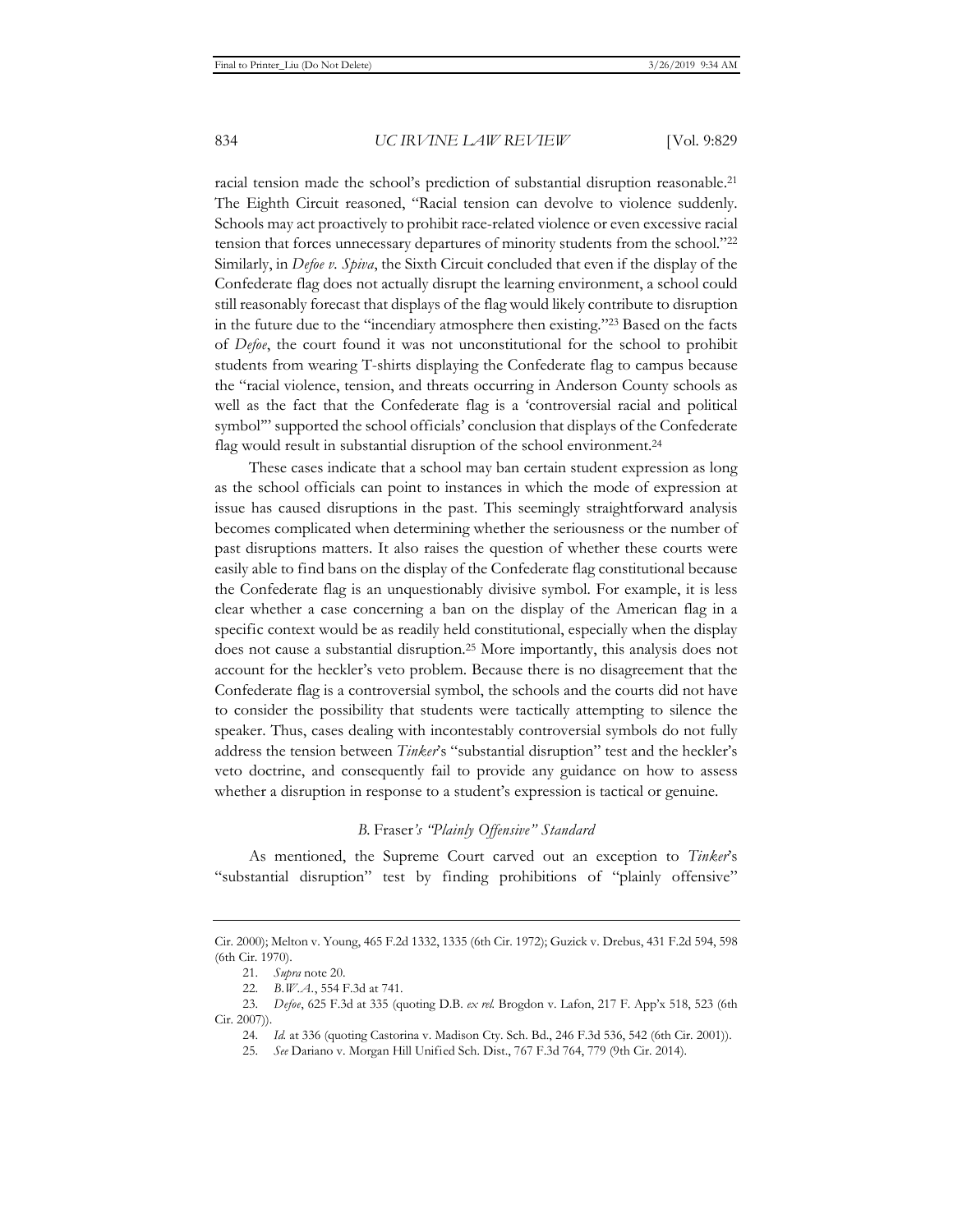expression, such as lewd and vulgar speech, constitutional in *Fraser*. 26 In so finding, the Court underscored the context of the school, where the sensibility of minors is at stake: "the constitutional rights of students in public school are not automatically coextensive with the rights of adults in other settings."27 The Court noted, "This Court's First Amendment jurisprudence has acknowledged limitations on the otherwise absolute interest of the speaker in reaching an unlimited audience where the speech is sexually explicit and the audience may include children."28 The Court focused on the need to prevent minors from both being exposed to and perpetuating speech that conflicts with the standards of decency of a democratic society.<sup>29</sup> The Court stated that "schools must teach by example the shared values of a civilized social order."30 Consequently, in *Fraser*, the Court found it permissible for the school to restrict a student's free speech rights where, during a speech nominating a classmate for student office, the student referred to his candidate in terms of an "elaborate, graphic, and explicit sexual metaphor."31 The Court indicated that unlike the passive expression of a political viewpoint in *Tinker*, the sexual content of the speech in the present case intruded upon the work of the school and the rights of the other students.<sup>32</sup> Specifically, the Court stated that "[b]y glorifying male sexuality, and in its verbal content, the speech was acutely insulting to teenage girl students."33

In *Nixon v. Local School District Board of Education*, an Ohio district court interpreted *Fraser*'s holding to mean that the "plainly offensive" standard only applies to speech that is offensive "because of the manner in which it is conveyed."34 The court stated that some examples of such expression include speech containing "vulgar language, graphic sexual innuendos, or speech that promotes suicide, drugs, alcohol, or murder."35 The court distinguished this expression from speech that conveys a potentially offensive political viewpoint.36 In *Nixon*, a student wore a T-shirt to school that contained the following statements: "Homosexuality is a sin! Islam is a lie! Abortion is murder!"<sup>37</sup> Having established the distinction between the types of speech regulated by *Fraser* and those by *Tinker*, the court concluded, "Clearly, [the student's] shirt is not plainly offensive based on the manner in which its message is conveyed. Rather, any offensive characteristics of [the student's] shirt stem from the views espoused thereon, thus rendering it necessary to analyze this

<sup>26.</sup> Bethel Sch. Dist. No. 403 v. Fraser, 478 U.S. 675, 683–85 (1986).

<sup>27.</sup> *Id.* at 682.

<sup>28.</sup> *Id.*

<sup>29.</sup> *See id.* at 681–84.

<sup>30.</sup> *Id.* at 683.

<sup>31.</sup> *Id.* at 678.

<sup>32.</sup> *Id.* at 680.

<sup>33.</sup> *Id.* at 683.

<sup>34.</sup> Nixon v. N. Local Sch. Dist. Bd. of Educ., 383 F. Supp. 2d 965, 971 (S.D. Ohio 2005).

<sup>35.</sup> *Id.*

<sup>36.</sup> *See id.*

<sup>37.</sup> *Id.* at 967.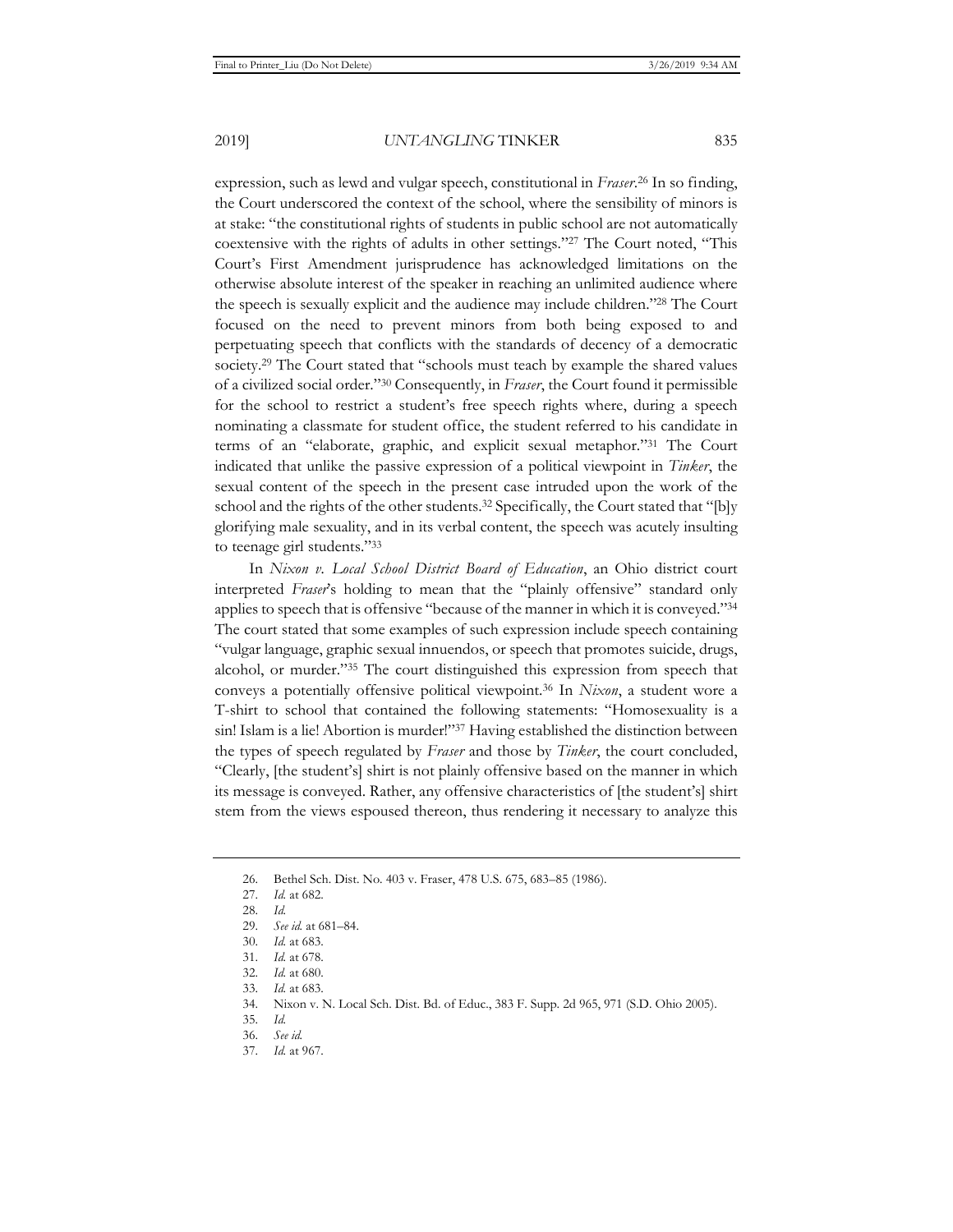case under *Tinker*."38 The court then applied *Tinker*'s substantial disruption test. However, as discussed more in Part II, this attempt to distinguish between "plainly offensive" speech and speech that conveys a potentially offensive political viewpoint is largely futile, especially because the Ninth Circuit has opened the door to upholding restrictions on speech where "the views espoused thereon" are directed at students of a certain minority status.39 Therefore, *Fraser* not only undercuts *Tinker*'s protection of students' free speech rights, but it also pulls *Tinker* even further away from the heckler's veto doctrine by lowering the bar for both the school and the student to silence the speaker.

#### *C. The Heckler's Veto Doctrine*

In theory, the heckler's veto doctrine places limits on schools' discretion in determining what types of speech are proscribable. The Supreme Court articulated this doctrine in its decision in *Terminiello v. City of Chicago*, where it reversed a conviction that was based on a city ordinance prohibiting speech which "stir[red] the public to anger, invite[d] dispute, [brought] about a condition of unrest, or create[d] a disturbance."40 The Court stated that none of these grounds may be the basis for a conviction.41 The Court further explained this holding in its opinion in *Street v. New York*, where it found it unconstitutional to criminally convict an individual for standing across the street from a burning American flag and stating to a crowd of people: "We don't need no damn flag."42 The Court reasoned that such a conviction could not be justified by "the possible tendency of appellant's words to provoke violent retaliation<sup>243</sup> or sustained on the ground that "appellant's words were likely to shock passers-by."44 It explained that "any shock effect of appellant's speech must be attributed to the content of the ideas expressed"45 and that "[i]t is firmly settled that under our Constitution the public expression of ideas may not be prohibited merely because the ideas are themselves offensive to some of their hearers."46 The Court therefore concluded that the speaker could not be silenced based on the effect of his words on listeners, demonstrating a great concern for protecting the right to freedom of expression. However, the Court has noted an exception to the heckler's veto doctrine for "fighting words." In *Chaplinsky v. New Hampshire*, the Court stated:

There are certain well-defined and narrowly limited classes of speech, the prevention and punishment of which have never been thought to raise any Constitutional problem. These include the lewd and obscene, the profane,

<sup>38.</sup> *Id.*

<sup>39.</sup> *See* Harper v. Poway Unified Sch. Dist., 445 F.3d 1166, 1178 (9th Cir. 2006).

<sup>40.</sup> Terminiello v. City of Chicago, 337 U.S. 1, 3 (1949).

<sup>41.</sup> *See id.* at 5.

<sup>42.</sup> Street v. New York, 394 U.S. 576, 590–91 (1969).

<sup>43.</sup> *Id.* at 592.

<sup>44.</sup> *Id.* 

<sup>45.</sup> *Id.* 

<sup>46.</sup> *Id.*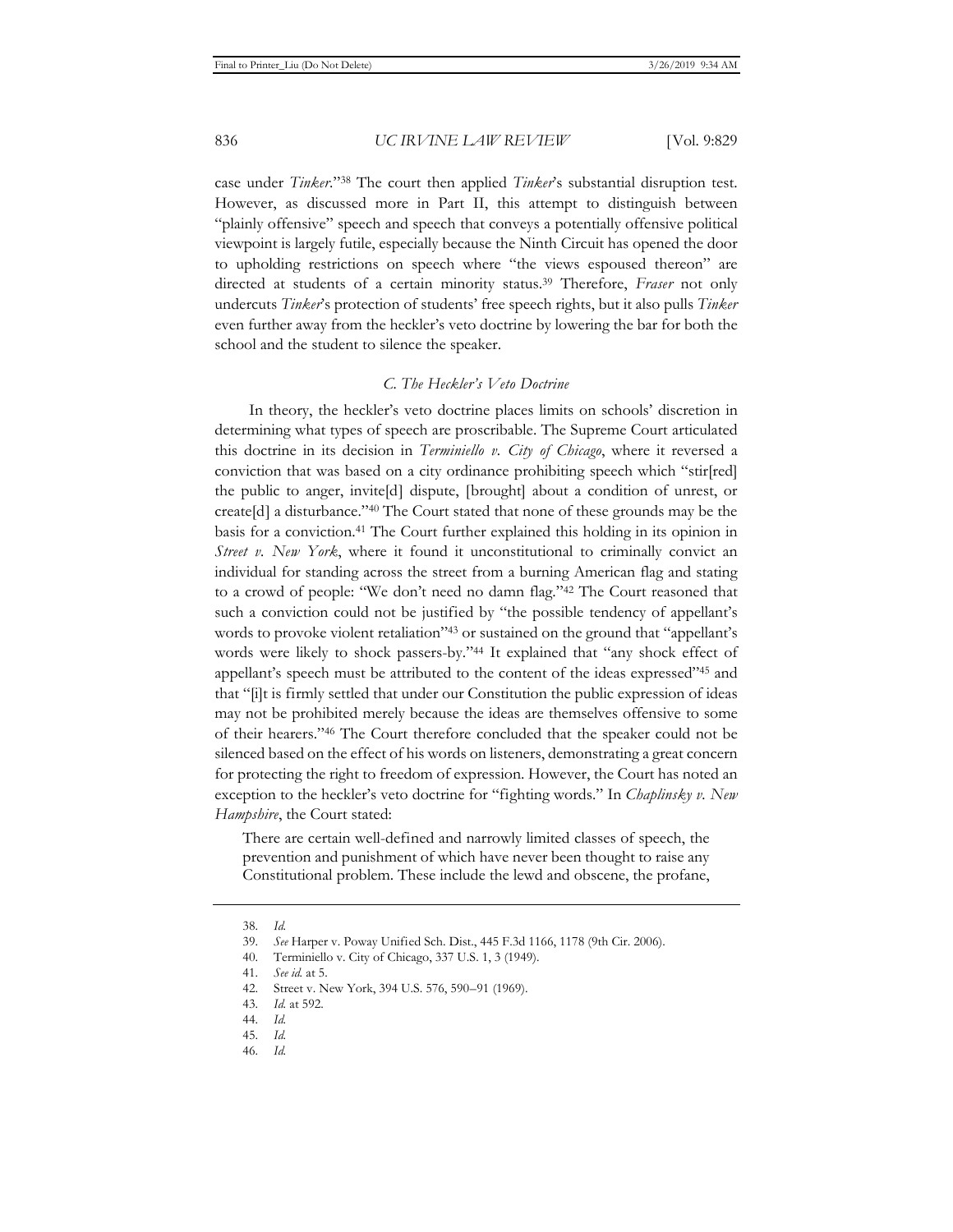the libelous, and the insulting or 'fighting' words – those which by their very utterance inflict injury or tend to incite an immediate breach of the peace.47

This exception makes the heckler's veto doctrine a challenge to apply because it is difficult to distinguish between "fighting words" that "by their very utterance inflict injury or tend to incite an immediate breach of the peace"48 and speech that merely "stirs the public to anger" or "creates a disturbance."49

If it is difficult to determine when the heckler's veto doctrine applies in First Amendment cases in general, its invocation in school settings is likely arbitrary, especially with the added consideration of the protection of minors from harmful speech.50 At first glance, *Tinker* appears to be a paradigmatic articulation of the doctrine. This is evidenced by the fact that in *Tinker*, the Supreme Court cites to its decision in *Terminiello* for the notion that the right to freedom of expression must be protected despite the risk of disturbance, stating:

[I]n our system, undifferentiated fear or apprehension of disturbance is not enough to overcome the right to freedom of expression. Any departure from absolute regimentation may cause trouble. Any variation from the majority's opinion may inspire fear. Any word spoken, in class, in the lunchroom, or on the campus, that deviates from the views of another person may start an argument or cause a disturbance. But our Constitution says we must take this risk  $\dots$ .<sup>51</sup>

Consequently, the Seventh and Eleventh Circuits have interpreted *Tinker* as an application of the doctrine to free speech regulation in schools.52 These courts have relied on the doctrine to say that unless the speaker's speech constitutes "fighting words," it is impermissible to use threats of violence or disruption by hecklers to silence a speaker.53 The Seventh Circuit stated:

Statements that while not fighting words are met by violence or threats or other unprivileged retaliatory conduct by persons offended by them cannot lawfully be suppressed because of that conduct. Otherwise free speech could be stifled by the speaker's opponent's mounting a riot, even though, because the speech had contained no fighting words, no reasonable person would have been moved to a riotous response.<sup>54</sup>

Applying this principle in *Zamecnik v. Indian Prairie School District*, the Seventh Circuit found that a school unconstitutionally restricted students' free speech when it banned the display of the slogan, "Be Happy, Not Gay," as a violation of a school

<sup>47.</sup> Chaplinsky v. New Hampshire, 315 U.S. 568, 571–72 (1942).

<sup>48.</sup> *Id.* at 572.

<sup>49.</sup> Terminiello v. City of Chicago, 337 U.S. 1, 3 (1949).

<sup>50</sup>*.* Bethel Sch. Dist. No. 403 v. Fraser, 478 U.S. 675, 682 (1986).

<sup>51.</sup> *See* Tinker v. Des Moines Indep. Cmty. Sch. Dist., 393 U.S. 503, 508-09 (1969).

<sup>52.</sup> *See* Zamecnik v. Indian Prairie Sch. Dist. No. 204, 636 F.3d 874, 879 (7th Cir. 2011); Holloman *ex rel.* Holloman v. Harland, 370 F.3d 1252, 1275 (11th Cir. 2004).

<sup>53.</sup> *See Zamecnik*, 636 F.3d at 879; *Holloman*, 370 F.3d at 1275–76.

<sup>54.</sup> *Zamecnik*, 636 F.3d at 879.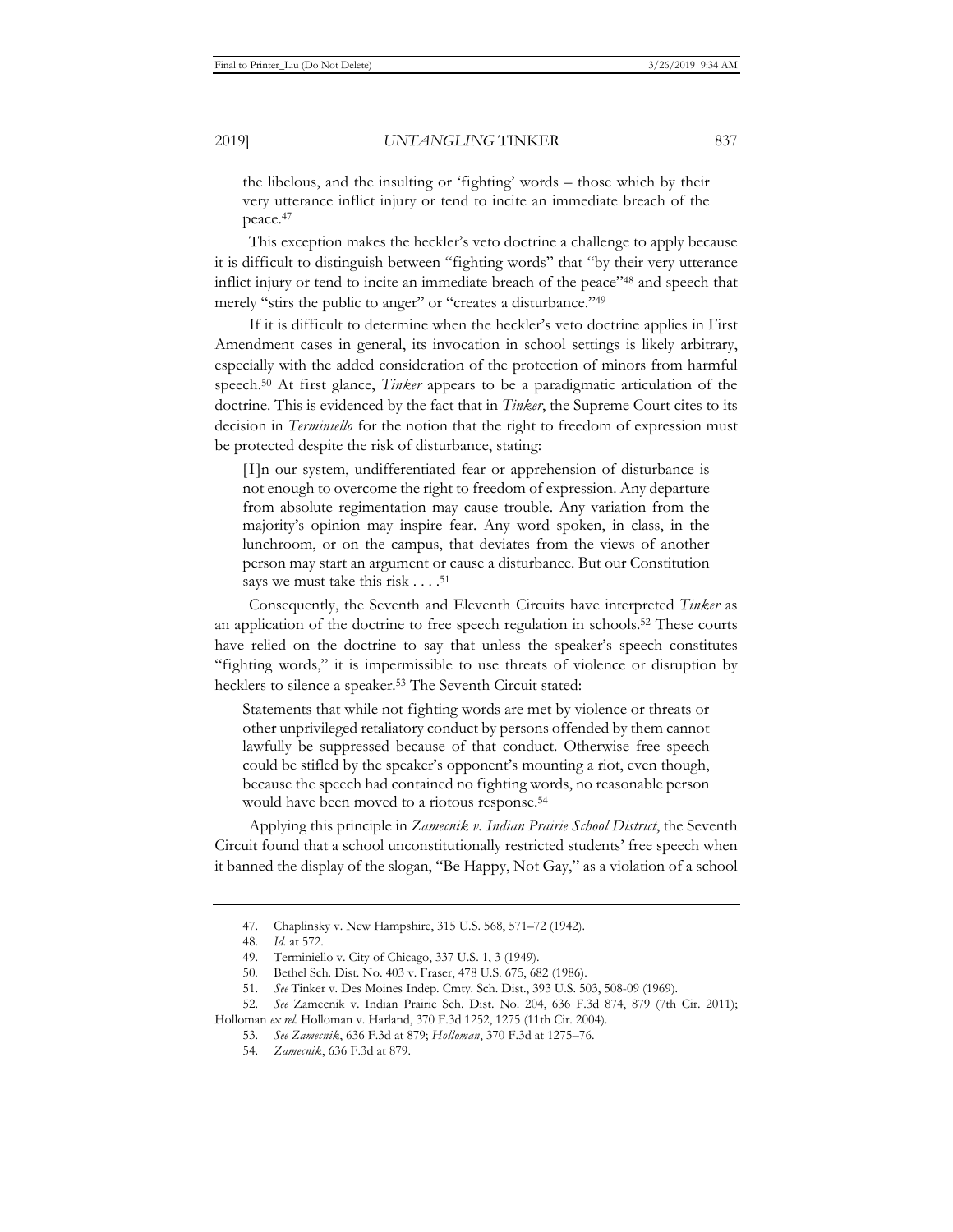rule forbidding "'derogatory comments' spoken or written, 'that refer to race, ethnicity, religion, gender, *sexual orientation*, or disability.'"55 The court stated that because "Be Happy, Not Gay" did not constitute fighting words, the school could not ban the speech based on the fact that other students had harassed the speaker because of their disapproval of her message.56 The court explained that such a ban would violate the heckler's veto doctrine.57

Similarly, the Eleventh Circuit alluded to the heckler's veto doctrine in its decision in *Holloman v. Harland*, stating, "While the same constitutional standards do not always apply in public schools as on public streets, we cannot afford students less constitutional protection simply because their peers might illegally express disagreement through violence instead of reason."58 However, the court also added the caveat that the protection only applies if the speech is not "so inherently inflammatory as to come within that small class of 'fighting words' which are 'likely to provoke the average person to retaliation, and thereby cause a breach of the peace.'"59 In *Holloman*, a school punished a student for refusing to recite the Pledge of Allegiance and silently raising his fist in the air during the class recitation of the pledge.60 The court found the school's restriction of the student's free speech unconstitutional because the student's expression "was not directed 'toward' anyone or any group and could not be construed by a reasonable person . . . as a personal offense or insult."61 In other words, the student's speech did not constitute fighting words.

Interestingly, the Eleventh Circuit's interpretation of the fighting words exception is actually consistent with the heckler's veto doctrine. In *Holloman*, the court equates the use of fighting words with substantial disruption, focusing on the actions of the speaker rather than the response of the listeners. It concluded:

Even if [the school was] correct in fearing that other students may react inappropriately or illegally, such reactions do not justify suppression of [the student's] expression . . . because the record reveals no way in which he "materially and substantially interfere[d] with the requirements of appropriate discipline in the operation of the school."62

Thus, if the speaker's expression of fighting words does not cause a substantial disruption, then the school may not silence the speaker, regardless of whether the school reasonably predicted a threat of substantial disruption by listeners. Because the school can only ban speech based on the actions of the speaker under this principle, there is no risk of violating the heckler's veto doctrine. This suggests that

<sup>55.</sup> *Id.* at 875.

<sup>56.</sup> *See id.* at 879.

<sup>57.</sup> *See id.*

<sup>58.</sup> *Holloman*, 370 F.3d at 1276.

<sup>59.</sup> *Id.* (quoting Street v. New York, 394 U.S. 576, 592 (1969)).

<sup>60.</sup> *See id.* at 1261.

<sup>61.</sup> *Id.* at 1275.

<sup>62.</sup> *Id.* at 1276 (quoting Burnside v. Byars, 363 F.2d 744, 749 (5th Cir. 1966)).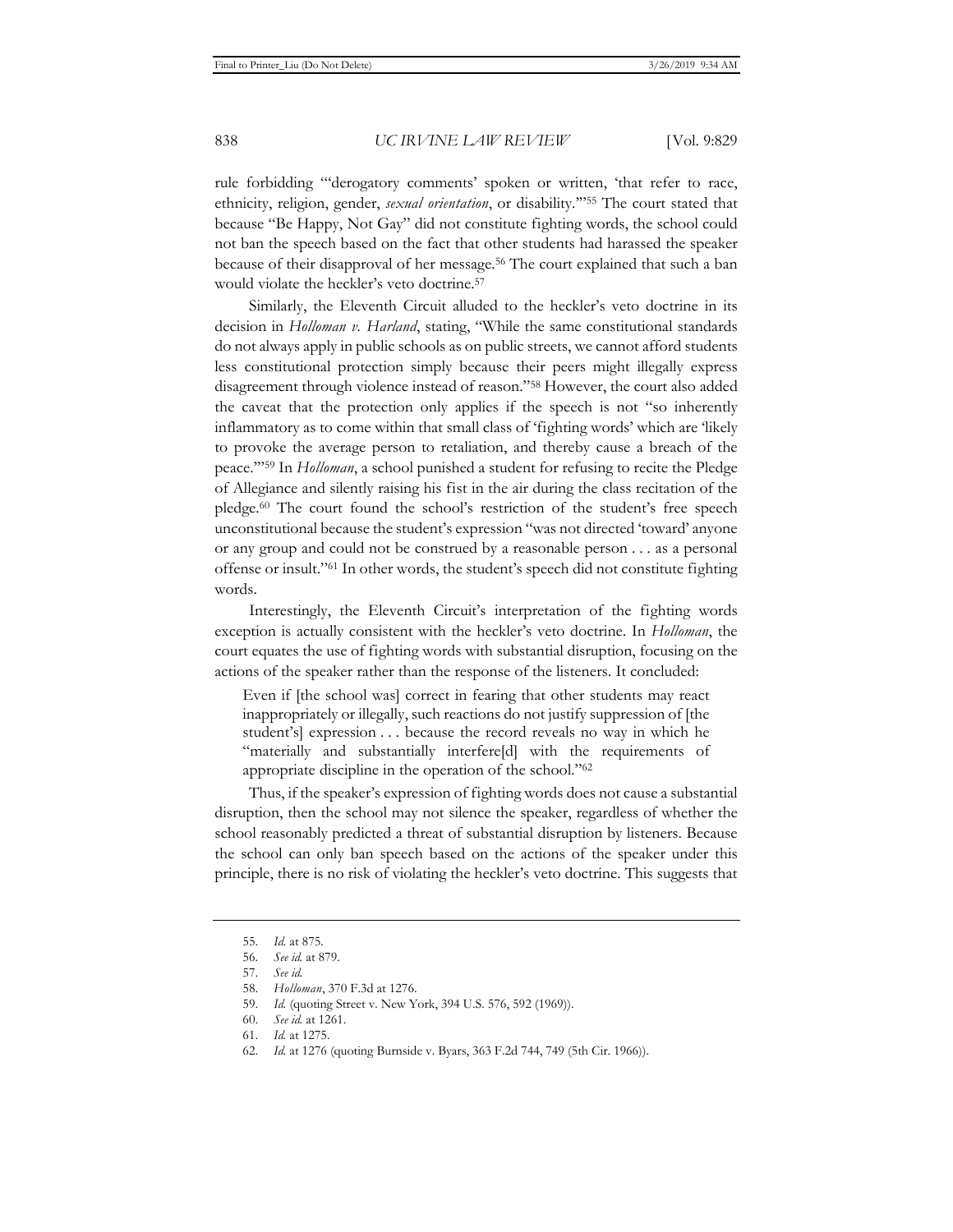one way to determine whether the substantial disruption is tactical or genuine is by looking at the conduct of the speaker. If the speaker uses fighting words, then the school may assume that the protesting listeners are not hecklers because such words "by their very utterance inflict injury or tend to incite an immediate breach of the peace."63 However, the court provides little guidance on how to determine when speech constitutes fighting words. On one end of the spectrum is raising a fist during the Pledge of Allegiance, on the other end is doing a Nazi salute, but what if the student had raised a middle finger during the pledge? In addition, as will be discussed more in Part II, courts have looked at whether the speech is targeted, denigrating members of specific groups, as a way to assess whether speech may be limited. However, this leads to Kellam Conover's question in his article, *Protecting the Children: When Can Schools Restrict Harmful Student Speech?*: "Does the speech have to be individually targeted, or are broad political statements also proscribable?"64 As mentioned previously, in *Nixon*, the district court deemed speech conveying an offensive political viewpoint innocuous, but it is not hard to imagine situations in which such speech could be nonetheless considered inherently inflammatory. For instance, does a history of racial tension make an offensive political viewpoint inherently inflammatory?

To add further to these complications, the Seventh Circuit's opinion in *Zamecnik* indicates that, contrary to the Eleventh Circuit's interpretation of the "substantial disruption" test, there are certain circumstances in which the school may silence the speaker if the hostility incited by the speech threatens or causes substantial disruption, regardless of whether the speaker used fighting words.<sup>65</sup> Indeed, the court acknowledged that although *Tinker* endorsed the heckler's veto doctrine, *Tinker* is "also the source of the 'substantial disruption' test of permissible school censorship."66 Ultimately, the court concluded that the anger incited by the student's display of the words "Be Happy, Not Gay" did not rise to the level of substantial disruption, and therefore, the school could not constitutionally proscribe such speech.<sup>67</sup> Nevertheless, because the Seventh Circuit has indicated that there are situations in which the "substantial disruption" test can trump the heckler's veto doctrine, even if the speech does not fall under the fighting words exception, the protections ostensibly guaranteed by the heckler's veto doctrine are tenuous. In addition, several questions are left unanswered. For example, how do we distinguish between speech that is proscribable because it is "inherently inflammatory and not inherently provocative speech that schools cannot ban even though the speech may elicit a violent response from other students? When does a response become sufficiently disruptive to justify a ban on the speech?

<sup>63.</sup> Chaplinsky v. New Hampshire, 315 U.S. 568, 572 (1942).

<sup>64.</sup> Kellam Conover, *Protecting the Children: When Can Schools Restrict Harmful Student Speech?*, 26 STAN. L. & POL'Y REV. 349, 351 (2015).

<sup>65.</sup> *See* Zamecnik v. Indian Prairie Sch. Dist. No. 204, 636 F.3d 874, 879 (7th Cir. 2011).

<sup>66.</sup> *Id.*

<sup>67.</sup> *See id.* at 880.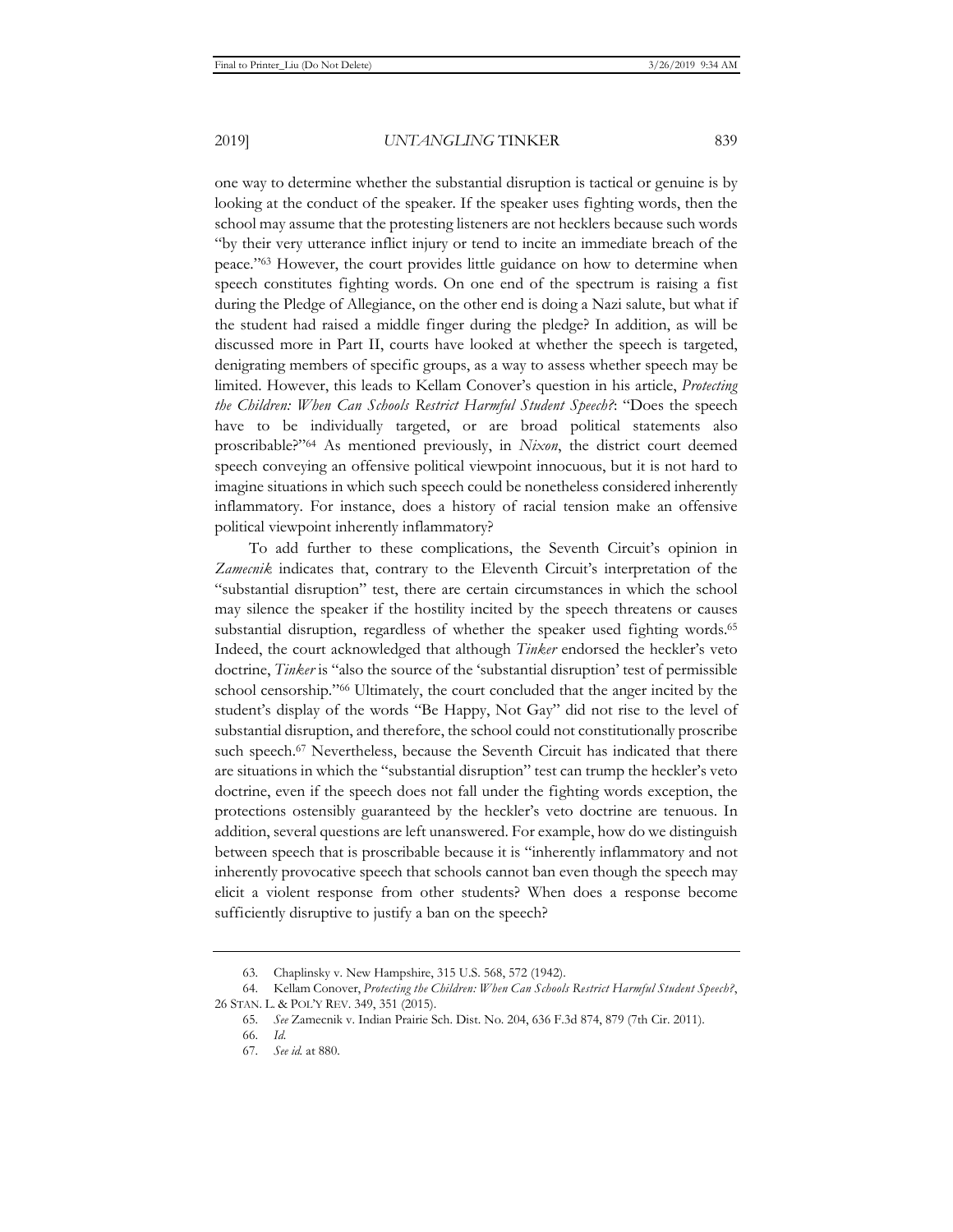#### II. A CASE STUDY OF THE DIFFERENT BRANCHES OF THE *TINKER* ANALYSIS

On top of the already tenuous foundation of the heckler's veto doctrine, subsequent applications of the *Tinker* analysis continue to undermine the protections of speech afforded by the doctrine. In fact, both prongs of the *Tinker* test, the "rights of other students" prong and the "substantial disruption" prong, provide an avenue for schools and courts to sidestep the doctrine. Specifically, the rights of others prong presents courts the opportunity to uphold prohibitions of speech based on their own judgment about what constitutes sufficiently offensive speech. At the same time, the "substantial disruption" prong allows hecklers to use the threat of substantial disruption to silence speech that would otherwise be protected.

#### *A.* Tinker *Test Prong One: Rights of Other Students*

Like *Fraser's* plainly offensive standard and the Eleventh Circuit's fighting words exception, the Ninth Circuit's reasoning in *Harper v. Poway Unified School District* avoids running into the heckler's veto doctrine by determining that listeners are not merely hecklers if they are genuinely aggrieved by the challenged speech.<sup>68</sup> Consistent with the fighting words exception, which excludes offensive speech "directed 'toward' anyone or any group"69 from First Amendment protection, the court focused on the identity of the listeners and whether the speech singles out for denigration a particular, vulnerable group (regardless of whether the group is in the audience). This is problematic because the Ninth Circuit expands the definition of "plainly offensive" or "inherently inflammatory" speech using the "rights of other students" prong of the *Tinker* test. In *Harper*, a student wore a T-shirt to school reading "I WILL NOT ACCEPT WHAT GOD HAS CONDEMNED." on the front, and "HOMOSEXUALITY IS SHAMEFUL." on the back.70 Focusing on the "rights of other students" analysis, the court found it permissible for schools to ban such speech, because speech targeted at students who are members of minority groups that have historically been oppressed "serves to injure and intimidate them, as well as to damage their sense of security and interfere with their opportunity to learn."71 Interestingly, the court adds the caveat that its holding is limited to "instances of derogatory and injurious remarks directed at students' minority status such as race, religion, and sexual orientation."<sup>72</sup> It grounds its reasoning in the principles *Tinker* espoused, emphasizing, "Engaging in controversial political speech, even when it is offensive to others, is an important right of all Americans and learning the value of such freedoms is an essential part of a public school education."73 However, despite the court's attempt to limit its holding, the court's

<sup>68.</sup> *See* Harper v. Poway Unified Sch. Dist., 445 F.3d 1166, 1178 (9th Cir. 2006).

<sup>69.</sup> Holloman *ex rel.* Holloman v. Harland, 370 F.3d 1252, 1275 (11th Cir. 2004).

<sup>70.</sup> *Harper*, 445 F.3d at 1171.

<sup>71.</sup> *Id.* at 1178.

<sup>72.</sup> *Id.* at 1183.

<sup>73.</sup> *Id.* at 1182–83.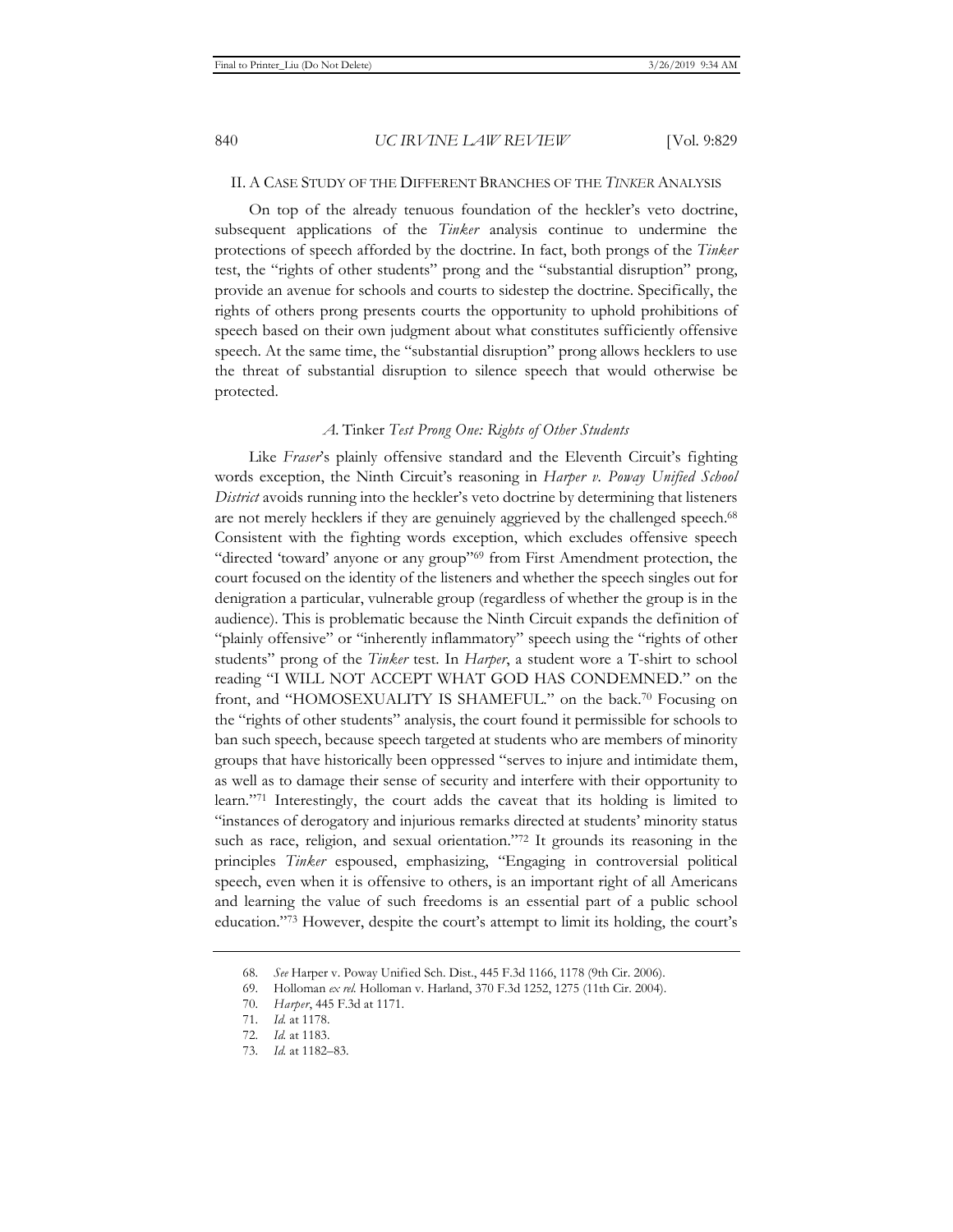rationale is similar to that of the Supreme Court in *Fraser*, where the Court expanded the scope of proscribable speech by imposing its own judgment as to what constitutes impermissibly offensive speech. In her article, *In Defense of the "Hazardous Freedom" of Controversial Student Speech*, Abby Marie Mollen states that this violates *Tinker* because "it indirectly gives schools the power to suppress the expression of ideas they oppose by characterizing those ideas as harmful."74 In fact, the reasoning in *Harper* gives schools even broader discretion to decide when student speech is proscribable because, in addition to speech deemed offensive by societal standards, certain types of speech may be deemed offensive based on the identity of the listener.

Furthermore, the Ninth Circuit's holding in *Harper* conflicts with the Seventh Circuit's decision in *Zamecnik*, where the court indicated that a school could only justify a ban on speech if it presented empirical evidence of the harmful effects of the speech on the particular minority targeted.75 Such an objective standard would place limits on schools' and courts' ability to impose their own determination of offensive speech. This objective test would also resolve the Eleventh Circuit's heckler's veto doctrine concerns that students could silence a speaker by "[cloaking] their disagreement in the guise of offense or disgust."76 However, the Seventh Circuit's test fails to account for other identities that may not fit cleanly within a minority category, thus potentially privileging the rights of certain students over others. In his article, *Post-*Tinker, Raymond George Wright posits that *Harper* demonstrates the potential for broadly expanding the "rights of others" prong of the *Tinker* test,<sup>77</sup> noting, "What is emotionally central to students' identities may vary broadly. And whether purely numerical minority status, locally or more broadly, should entirely exhaust the logic of the court's opinion in *Harper* is an unresolved further issue."78 These unanswered questions and the circuit split over how schools can justify a ban on speech based on the minority status of the listeners provide schools unclear guidance on how to balance the heckler's veto doctrine, which would require allowing potentially offensive speakers to speak, against the rights of minority students who might find themselves the targets of the speaker's derogatory remarks.

#### *B.* Tinker *Test Prong Two: Substantial Disruption*

In yet another case upholding a restriction on students' free speech, *Dariano v. Morgan Hill Unified School District*, the Ninth Circuit relied on *Tinker*'s "substantial disruption" prong to hold a school's ban on wearing American flags to school

<sup>74.</sup> Abby Marie Mollen, *In Defense of the "Hazardous Freedom" of Controversial Student Speech*, 102 NW. U. L. REV. 1501, 1505 (2008).

<sup>75.</sup> *See* Zamecnik v. Indian Prairie Sch. Dist. No. 204, 636 F.3d 874, 881 (7th Cir. 2011).

<sup>76.</sup> Holloman *ex rel.* Holloman v. Harland, 370 F.3d 1252, 1275 (11th Cir. 2004).

<sup>77.</sup> *See* Raymond George Wright, *Post-*Tinker, 10 STAN. J. CIV. RTS. & CIV. LIBERTIES 1, 10 (2014).

<sup>78.</sup> *Id.* at 11.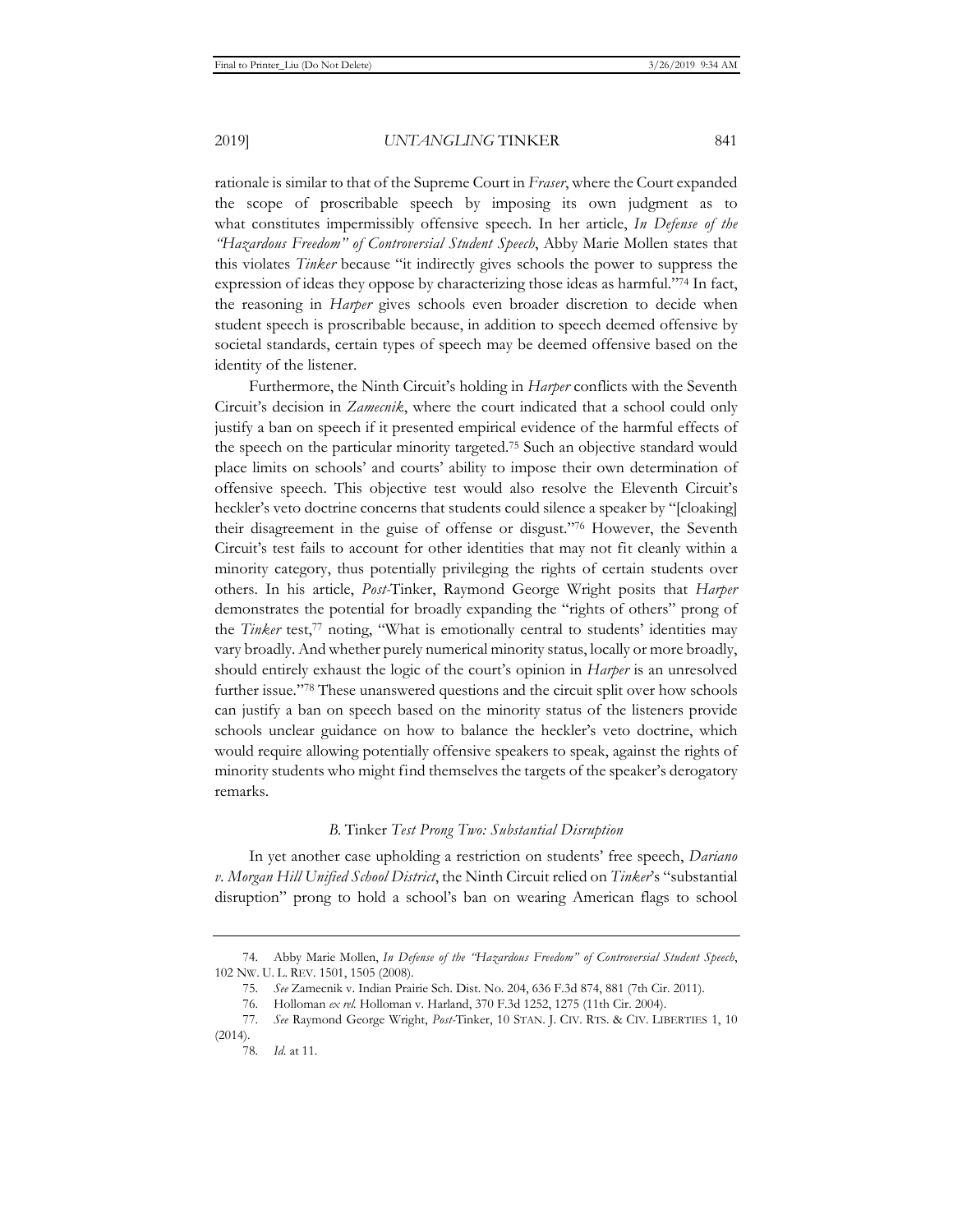on Cinco de Mayo constitutional.79 The court found the facts of *Dariano* distinguishable from those in *Tinker*, determining that there was significant evidence of "nascent and escalating violence" at the school.80 Specifically, the school officials' prediction of violence was based on the context of ongoing racial tension and gang violence at the school, in addition to an almost-violent dispute over the display of an American flag during Cinco de Mayo the year before.81 Notably, the court acknowledged concerns about the heckler's veto because the school was restricting speech based on the reactions to the speech. However, the court nonetheless declined to apply the doctrine and instead relied on *Tinker*'s "substantial disruption" test: "Where speech 'for any reason . . . materially disrupts classwork or involves substantial disorder . . .' school officials may limit the speech."82 It reasoned that it would be overly burdensome to require schools to specifically identify the source of a violent threat before taking preemptive measures to ensure the safety of students.83 In fact, because of the special context of the school and the paramount interest in protecting a school's learning environment and its students, the court essentially concluded that the heckler's veto doctrine does not apply at all in the school context. It stated, "[T]he crucial distinction is the nature of the speech, not the source of it," indicating that schools may suppress speech based on the reactions of hecklers.84 Thus, the Ninth Circuit has determined that *Tinker*'s "substantial disruption" test overrides the heckler's veto doctrine. Because listeners can tactically plan violent or substantially disruptive protests in order to silence a speaker under this principle, the triumph of *Tinker*'s "substantial disruption" test effectively undermines any residual protection of students' free speech rights afforded by the heckler's veto doctrine.

#### III. POSSIBLE SOLUTIONS

Courts' emphasis on *Tinker*'s "substantial disruption" test is understandable because schools undoubtedly have a strong interest in protecting the safety of students. "[B]ecause school attendance is compelled, students are not able to remove themselves, or be as easily removed, from the situation," and, therefore, "the duty to protect [students] from harm is arguably heightened in this environment."85 Nevertheless, although schools may be uniquely vulnerable to disruption by speakers' speech, schools are also uniquely equipped to manage different points of view in pursuit of the education of the future citizenry. The following sections discuss the ideal solution to combating the diminishing

<sup>79.</sup> *See* Dariano v. Morgan Hill Unified Sch. Dist., 767 F.3d 764, 779 (9th Cir. 2014).

<sup>80.</sup> *Id.* at 776.

<sup>81.</sup> *See id.* at 777.

<sup>82.</sup> *Id.* at 778.

<sup>83.</sup> *See id.*

<sup>84.</sup> *Id.*

<sup>85.</sup> Case Note, Dariano v. Morgan Hill Unified School District, *767 F.3d 764 (9th Cir. 2014), Cert. Denied, 2015 WL 1400871*, 128 HARV. L. REV. 2066, 2072 (2015).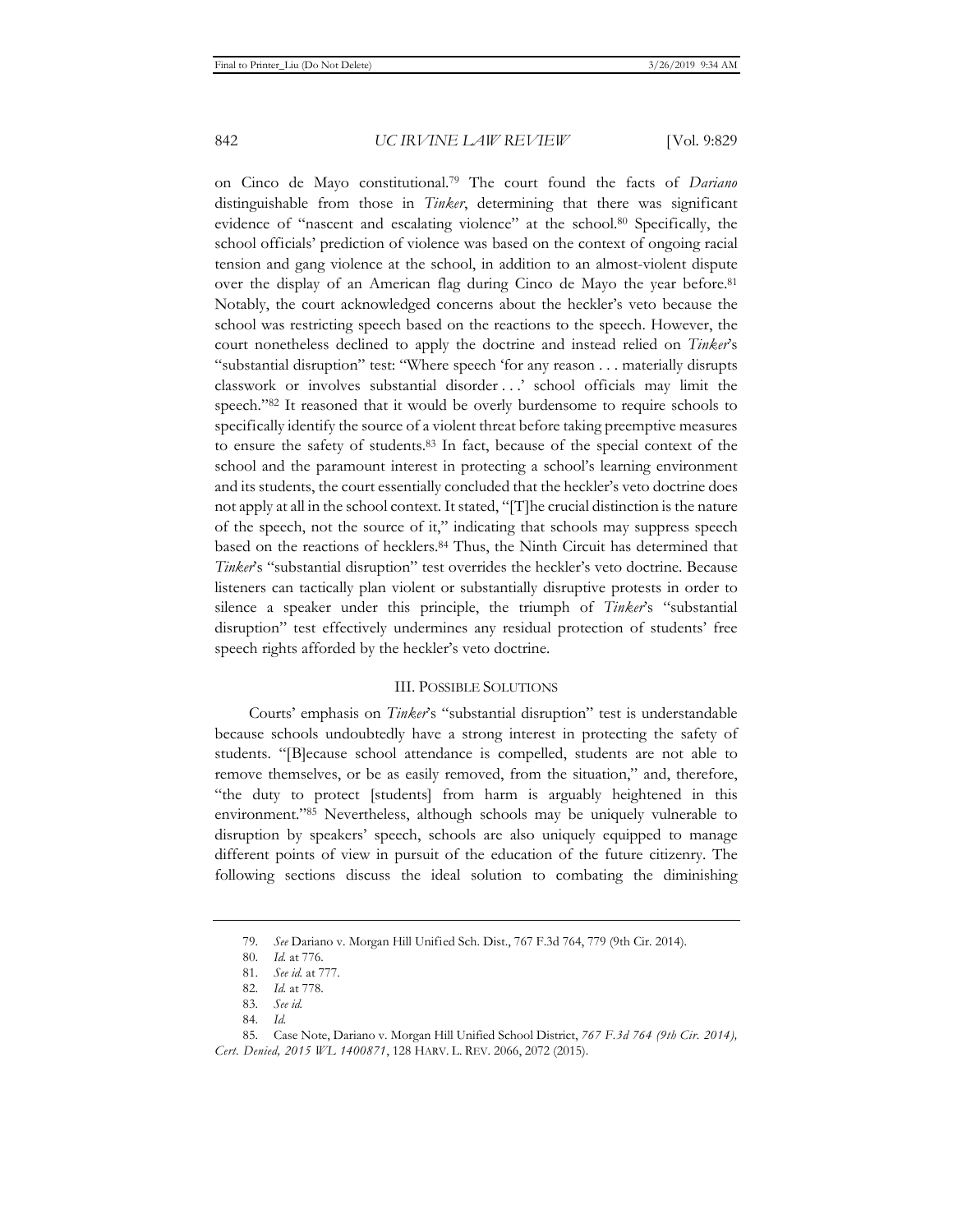protections of *Tinker*, the factors that schools and courts should be careful to consider in moving forward in order to adequately protect students' free speech rights, and the possibilities of one pragmatic solution.

#### *A. The Ideal*

In an ideal world, a solution to the problem of balancing students' rights is to require schools to hold a large assembly to talk through issues whenever there is a dispute over a speaker's expression. This would be in line with the Court's assertion in *Tinker* that as U.S. citizens, we must take the risk of disturbance in order to protect the right to freedom of expression because "our history says that it is this sort of hazardous freedom—this kind of openness—that is the basis of our national strength and of the independence and vigor of Americans who grow up and live in this relatively permissive, often disputatious, society."86 In fact, this has been a firmly held notion even before *Tinker*. In *West Virginia State Board of Education v. Barnette*, where the Supreme Court found it an unconstitutional violation of First Amendment rights to compel unwilling students to salute the American flag, $87$  the Court stated, "[F]reedom to differ is not limited to things that do not matter much. That would be a mere shadow of freedom."88 Therefore, requiring an open forum in school to allow students to express their different views and opinions and respectfully respond to those of others would truly adhere to the principles espoused in *Tinker* by upholding schools as the "market place of ideas," emphasizing the importance of open discussion, and protecting the free speech rights of students to express different opinions and views, even when such views may be controversial.

#### *B. Balancing the Rights of Others*

However, requiring a student assembly for every free speech dispute is likely unrealistic considering time and cost constraints. In formulating a more pragmatic solution, courts should take into account the fact that both the "substantial disruption" prong and the rights of other students prong of the *Tinker* test fail to consider the rights of a third group of students—third-party students who may, at least initially, have no particular feelings about the speaker. The Supreme Court has recognized the right to hear, or the "right to receive information and ideas," as a constitutional right.89 For example, in *Thomas v. Collins*, the Court held that a state law requiring organizers to register before soliciting union membership was unconstitutional because it impermissibly restricted not only a labor organizer's right to speak, but also the "rights of the workers to hear what he had to say."90 The

<sup>86.</sup> Tinker v. Des Moines Indep. Cmty. Sch. Dist., 393 U.S. 503, 508-09 (1969).

<sup>87.</sup> W. Va. State Bd. of Educ. v. Barnette, 319 U.S. 624, 642 (1943).

<sup>88.</sup> *Id.* 

<sup>89.</sup> Stanley v. Georgia, 394 U.S. 557, 564 (1969).

<sup>90.</sup> Thomas v. Collins, 323 U.S. 516, 534 (1945).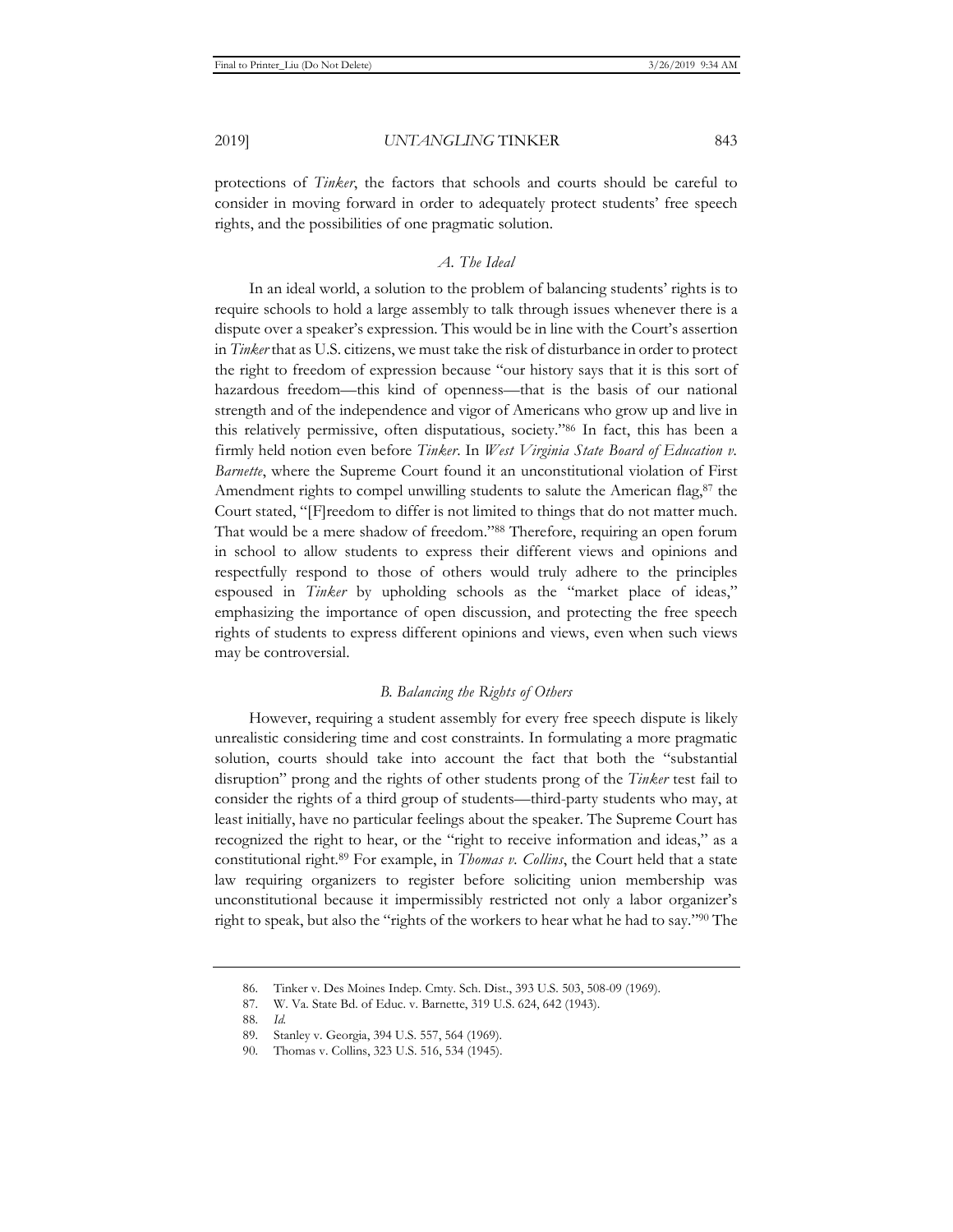Supreme Court has even stated that the right to receive information and ideas is "nowhere more vital' than in our schools and universities."<sup>91</sup> In *Sheck v. Baileyville School Committee*, the district court explained the importance of this right in schools, stating, "The robust traditions of public education in our constitutional jurisprudence contradict assertions that the Bill of Rights constrains the abridgement of free expression for the exclusive benefit of the speaker."92 Although the court was deciding the constitutionality of a ban on a library book in *Sheck*, the court nevertheless cited the *Tinker* principles to support the protection of students' right to hear: "Public schools are major marketplaces of ideas, and First Amendment rights must be accorded all 'persons' in the market for ideas."<sup>93</sup> Therefore, courts should be cautious of minimizing concerns about the heckler's veto, because by disregarding the doctrine, courts allow hecklers to abridge not only the speaker's free speech rights, but also third-party students' right to hear.

The Supreme Court emphasized the importance of appropriately balancing the rights of all three groups—the speaker, the protesting listeners, and the bystanders—in *Martin v. City of Struthers*, where it decided the constitutionality of a city ordinance prohibiting people from engaging in door-to-door distribution of literature.94 The Court stated:

We are faced in the instant case with the necessity of weighing the conflicting interests of the [speaker] in the civil rights she claims, as well as the right of the individual householder to determine whether he is willing to receive her message, against the interest of the community which by this ordinance offers to protect the interests of all of its citizens, whether particular citizens want that protection or not.95

The Court noted that it was particularly important that it carefully examine the effect and purpose of the ordinance because the ordinance assumes the judgment of the individual householder as the judgment of the community, and criminally punishes a speaker for distributing literature to householders even if the recipients may be welcome to receiving the literature.<sup>96</sup> This consideration offers a way to balance students' rights in public schools. Thus far, there has not been enough attention paid to the rights of third-party students, who, like the individual householder discussed in *Martin*, may welcome the speaker's speech, or at least be open to hearing the speech. Courts have always given great deference to schools to decide what speech students may hear.<sup>97</sup> Therefore, schools, instead of hecklers, should be the ones to make this decision. Because school officials should aspire to

<sup>91.</sup> Kleindienst v. Mandel, 408 U.S. 753, 763 (1972) (quoting Shelton v. Tucker, 364 U.S. 479, 487 (1960)).

<sup>92.</sup> Sheck v. Baileyville Sch. Comm., 530 F. Supp. 679, 686–87 (D. Me. 1982).

<sup>93.</sup> *Id.* 

<sup>94.</sup> *See* Martin v. City of Struthers, 319 U.S. 141, 141–42 (1943).

<sup>95.</sup> *Id.* at 143.

<sup>96.</sup> *See id.* at 143–44.

<sup>97.</sup> *See* Tinker v. Des Moines Indep. Cmty. Sch. Dist., 393 U.S. 503, 507 (1969).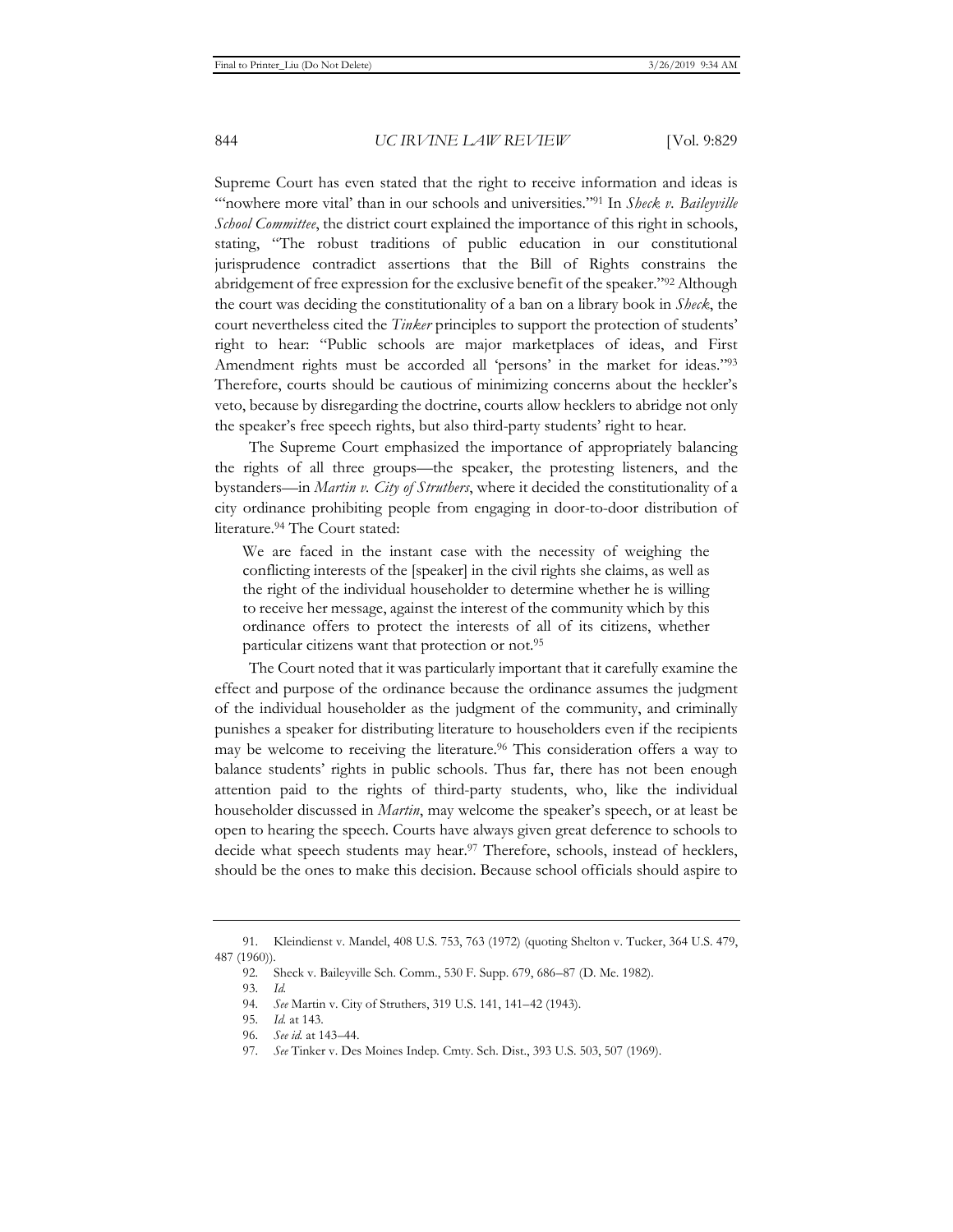preserve the classroom as the "marketplace of ideas,"98 consistent with the *Tinker* principles, such a decision should be made with the goal of protecting students' right to speak and to hear.

#### *C. The Pragmatic Solution*

Although schools should strive for the ideal assembly solution, perhaps a more pragmatic solution is to determine whether the protesting listeners are genuinely aggrieved, as the Ninth Circuit has attempted to do by looking at the identity of the "hecklers."99 This is an important consideration because if courts uphold school bans silencing the speaker without determining whether the substantial disruption caused by the listeners is genuine or, instead, for the sole purpose of silencing the speaker, they impermissibly value the free speech rights of the listeners over those of the speaker. By being required to assess whether listeners are genuinely aggrieved before imposing a ban on student expression, a school would only be able to silence the speaker if it could cite to evidence demonstrating the harmful effects of the speech on the listener based on the fact that the student belongs to a group that has been historically oppressed. Adopting a reasonableness standard, like that implied in *Zamecnik*, 100 would enable schools to protect the rights of other students, or the listeners, without improperly restricting the First Amendment rights of speakers and third-party students. As for the "substantial disruption" prong, if a school could not demonstrate that the listeners were genuinely aggrieved students, the school would not be able to ban the speech unless it could cite to specific examples of how the speech substantially interfered with the students' ability to learn. Although this is not a perfect solution, it is perhaps the solution schools must settle for in order to properly preserve the *Tinker* principles.

#### **CONCLUSION**

Finding the right balance between ensuring schools are able to advance their educational goals and protecting the First Amendment rights of students is undoubtedly a great challenge. *Tinker*, the paragon of student free speech rights, attempted to formulate a way to achieve an appropriate balance between these interests. However, subsequent decisions have used both the "substantial disruption" prong and the "rights of other students" prong of the *Tinker* test to create exceptions that significantly diminish First Amendment protections for students. Furthermore, because at the time the Supreme Court issued its decision in *Tinker*, it did not have the opportunity to consider the possibility that hecklers could be staging substantial disruption just to silence the speaker, the decision left speakers vulnerable to attack. This note identifies the ideal solution to returning to the

<sup>98.</sup> *Id.* at 512.

<sup>99.</sup> *See* Harper v. Poway Unified Sch. Dist., 445 F.3d 1166, 1171 (9th Cir. 2006).

<sup>100.</sup> *See* Zamecnik v. Indian Prairie Sch. Dist. No. 204, 636 F.3d 874, 879 (7th Cir. 2011).